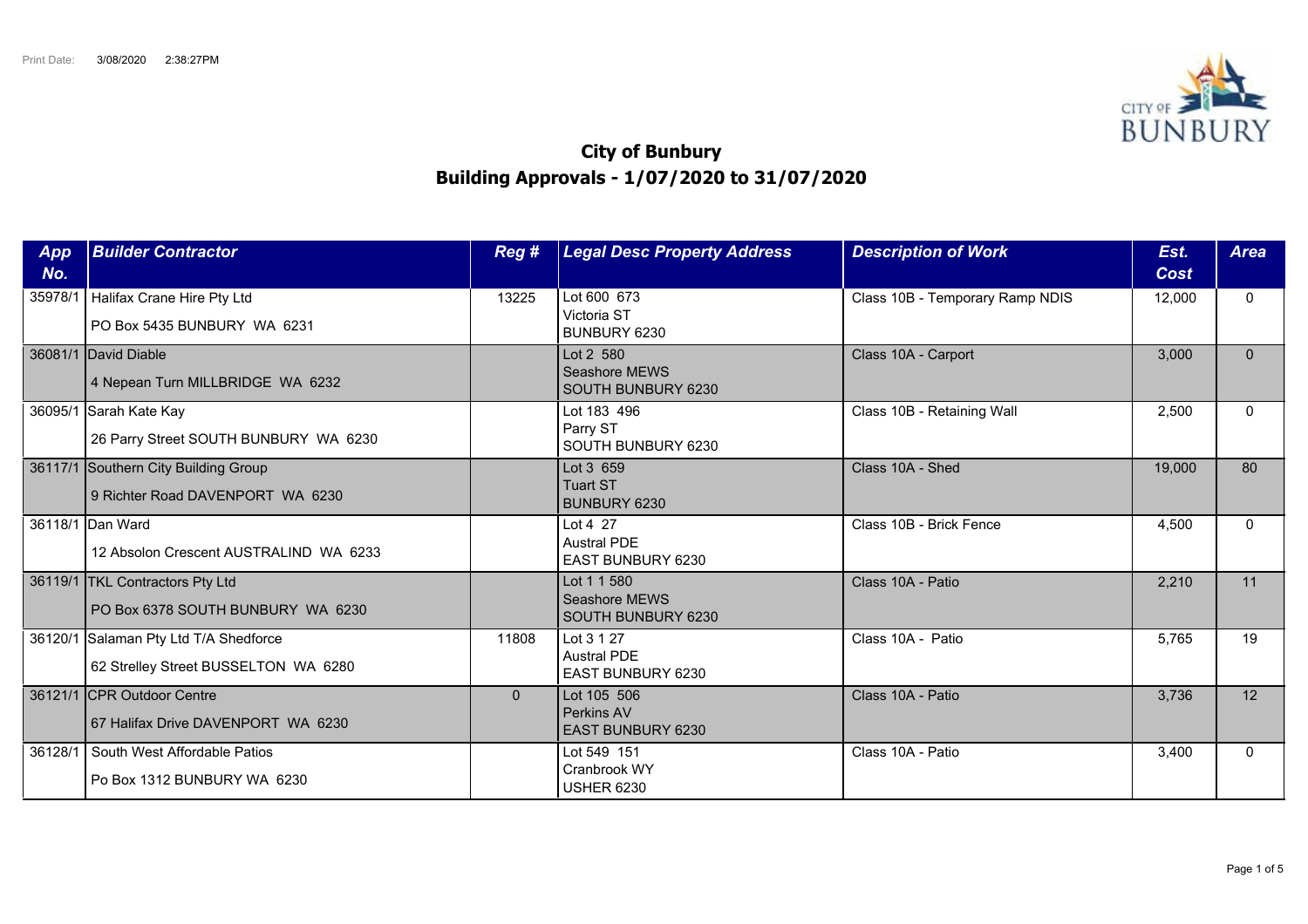| App<br>No. | <b>Builder Contractor</b>                                                                                         | Reg #                 | <b>Legal Desc Property Address</b>                              | <b>Description of Work</b>                           | Est.<br>Cost | <b>Area</b>  |
|------------|-------------------------------------------------------------------------------------------------------------------|-----------------------|-----------------------------------------------------------------|------------------------------------------------------|--------------|--------------|
|            | 36130/1 Anthony John Merrifield<br>23 Hatfield Way MILLBRIDGE WA 6232                                             |                       | Lot 2 257<br><b>Gregory ST</b><br>SOUTH BUNBURY 6230            | Class 1A - Dwelling (Roof Re-Clad)                   | 18,100       | $\mathbf{0}$ |
|            | 36131/1 Lendlease Building Contractors Pty Ltd<br>Podium Level 152-158 St Georges Terrace PERTH<br><b>WA 6000</b> |                       | Lot 45 673<br>Victoria ST<br>BUNBURY 6230                       | Class 5 - Office (Refurbishment ANZ<br>Bank)         | 1,750,000    | $\Omega$     |
|            | 36134/1  Industry Maintenance Solutions<br>56 Strickland Street BUNBURY WA 6230                                   | 7995                  | Lot 1 6 620<br><b>Strickland ST</b><br><b>EAST BUNBURY 6230</b> | Class 10A - Patio                                    | 6,985        | $\Omega$     |
| 36135/1    | Industry Maintenance Solutions<br>56 Strickland Street BUNBURY WA 6230                                            | 7995                  | Lot 5 442<br>Moore ST<br>BUNBURY 6230                           | Class 10A - Patio                                    | 3,817        | $\mathbf{0}$ |
|            | 36139/1 Changing Spaces<br>PO Box 1802 BUNBURY WA 6231                                                            |                       | Lot 12 691<br><b>Wellington ST</b><br>BUNBURY 6230              | Class 9B - Car Museum (Internal Fitout)              | 173,827      | $\mathbf{0}$ |
|            | 36140/1 CPR Outdoor Centre<br>67 Halifax Drive DAVENPORT WA 6230                                                  | $\Omega$              | Lot 4 292<br><b>Hewison ST</b><br>WITHERS 6230                  | Class 10A - Carport & Patio                          | 18,029       | 5,013        |
|            | 36142/1 Clinton House<br>24 Kelderman Elbow EATON WA 6232                                                         |                       | Lot 4997 264<br>Haig CR<br><b>BUNBURY 6230</b>                  | Class 1A - Dwelling (Roof Re-Clad)                   | 19,650       | $\Omega$     |
|            | 36144/1 Scott Anthony Wallrodt<br>21 Elizabeth Crescent SOUTH BUNBURY WA 6230                                     | OB/0434/06 Lot 67 200 | Elizabeth CR<br>SOUTH BUNBURY 6230                              | Class 10A - Non-Habitable Building<br>(Unauthorised) | 10,000       | $\mathbf{0}$ |
|            | 36145/1 Wayne Maxwell Wroth<br>3 Gardner Place SOUTH BUNBURY WA 6230                                              |                       | Lot 27 238<br>Gardner PL<br>SOUTH BUNBURY 6230                  | Class 10A - Shed                                     | 7,000        | $\Omega$     |
|            | 36146/1 Zain Burns<br>38A Mitchell Crescent CAREY PARK WA 6230                                                    |                       | Lot 22 252<br>Goldsmith ST<br>SOUTH BUNBURY 6230                | Class 10A - Carport                                  | 3,000        | $\Omega$     |
|            | 36148/1 Anthony John Merrifield<br>23 Hatfield Way MILLBRIDGE WA 6232                                             |                       | Lot 16 360<br>King RD<br>EAST BUNBURY 6230                      | Class 1A - Dwelling (Roof Re-Clad)                   | 16,300       | $\Omega$     |
|            | 36149/1 Xpress Patios & Sheds<br>2/64 Halifax Drive DAVENPORT WA 6230                                             |                       | Lot 1 212<br>Fern ST<br>SOUTH BUNBURY 6230                      | Class 10A - Shed                                     | 8,100        | 48           |
|            | 36151/1 Richard Harvey<br>PO Box 9101 PICTON WA 6229                                                              |                       | Lot 48 186<br>Duncan WY<br><b>EAST BUNBURY 6230</b>             | Class 10A - Carport & Shed                           | 19,300       | $\mathbf{0}$ |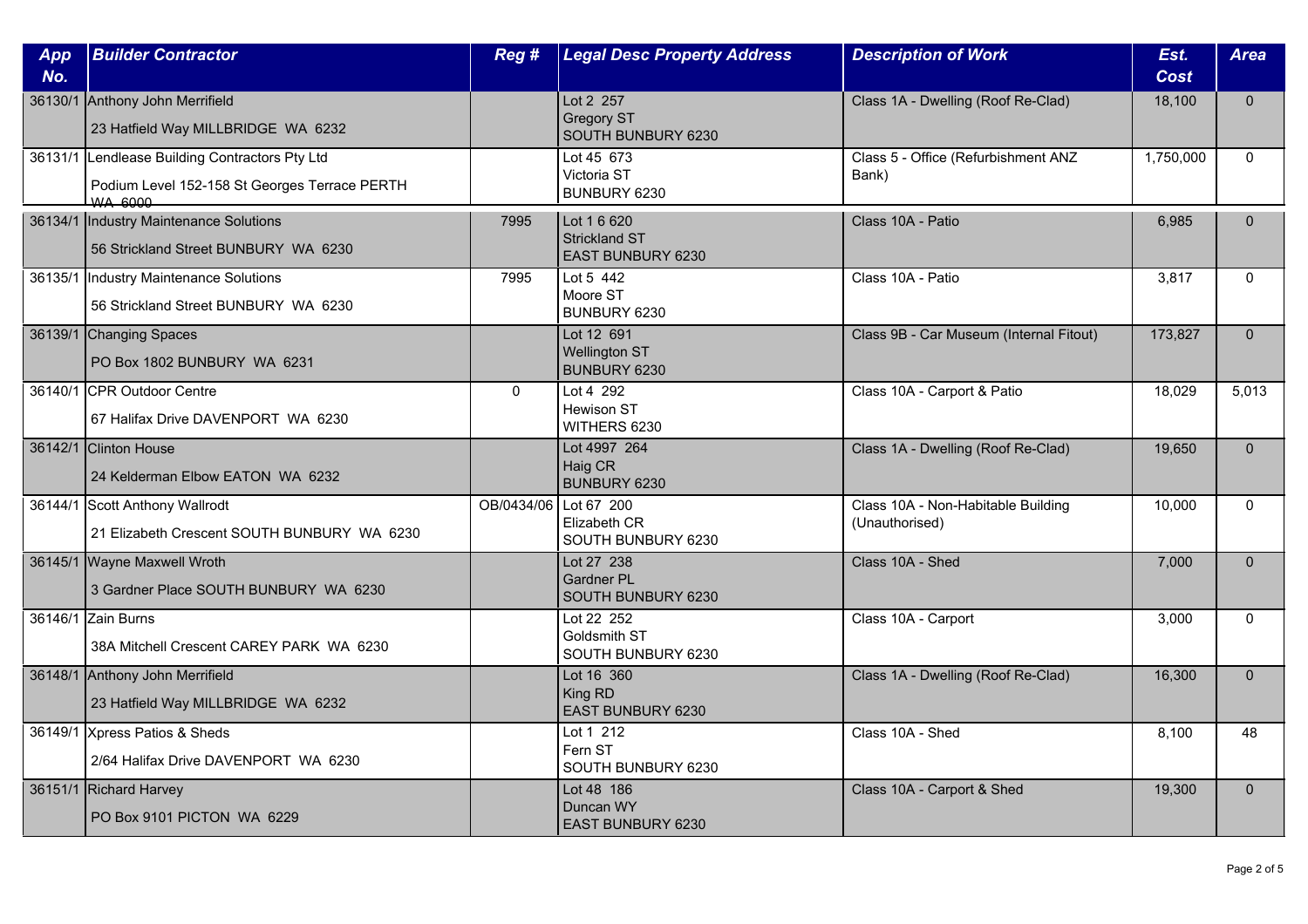| App     | <b>Builder Contractor</b>                                                           | Reg #        | <b>Legal Desc Property Address</b>                    | <b>Description of Work</b>                                          | Est.        | <b>Area</b>  |
|---------|-------------------------------------------------------------------------------------|--------------|-------------------------------------------------------|---------------------------------------------------------------------|-------------|--------------|
| No.     |                                                                                     |              |                                                       |                                                                     | <b>Cost</b> |              |
|         | 36152/1 CPR Outdoor Centre<br>67 Halifax Drive DAVENPORT WA 6230                    | $\mathbf{0}$ | Lot 47 903<br>Rivergum WY<br>GLEN IRIS 6230           | Class 10A - Shed                                                    | 8,198       | 25           |
|         | 36153/1   Outdoor World Bunbury<br>4 Halifax Drive DAVENPORT WA 6230                |              | Lot 140 472<br>Ocean DR<br>WITHERS 6230               | Class 10A - Patio                                                   | 4,575       | 31           |
|         | 36154/1 West Coast Shade Pty Ltd<br>PO Box 384 SOUTH FREMANTLE WA 6162              |              | Lot 4677 244<br>Gibbs ST<br>CAREY PARK 6230           | Class 10B - Shade Sail (Honey Park)                                 | 8,415       | 70           |
|         | 36156/1 Outdoor World Bunbury<br>4 Halifax Drive DAVENPORT WA 6230                  |              | Lot 142 337<br>Jipse CR<br>EAST BUNBURY 6230          | Class 10A - Patio x 2                                               | 14,050      | 84           |
| 36157/1 | Outdoor World Bunbury<br>4 Halifax Drive DAVENPORT WA 6230                          |              | Lot 1 1 620<br><b>Strickland ST</b><br>BUNBURY 6230   | Class 10A - Carport                                                 | 4,765       | 28           |
|         | 36159/1 Greg Howe<br>Lot 9 Old Coast Road AUSTRALIND WA 6233                        |              | Lot 15 360<br>King RD<br>EAST BUNBURY 6230            | Class 10A - Carport                                                 | 14,000      | 52           |
|         | 36161/1 Geoffrey John Finlay<br>PO Box 61 MANDURAH WA 6210                          |              | Lot 2 601<br>Spencer ST<br>SOUTH BUNBURY 6230         | Class 1A - Garage to Activity Room<br>(Unauthorised)                | 8,000       | $\mathbf{0}$ |
|         | 36162/1 Stepnell Building & Renovations<br>23 Mindalong Close SOUTH BUNBURY WA 6230 |              | Lot 35 46<br>Beach RD<br>SOUTH BUNBURY 6230           | Class 5 - Office (Fitout)                                           | 35,000      | $\mathbf{0}$ |
|         | 36163/1 CPR Outdoor Centre<br>67 Halifax Drive DAVENPORT WA 6230                    | $\mathbf{0}$ | Lot 157 529<br>Preston River PDE<br>EAST BUNBURY 6230 | Class 10A - Carport                                                 | 11,302      | 15           |
|         | 36164/1 Auspan Building Systems Pty Ltd<br>PO Box 21 GNOWANGERUP WA 6555            |              | Lot 171 71<br>Boyanup-Picton RD<br>PICTON 6229        | Class 7B & 8 - Warehouse & Factory<br>(Forward Works Services Only) | 1,200,000   | 921          |
|         | 36166/1 Lydon Constructions Pty Ltd<br>35 Crowther Street BAYSWATER WA 6053         |              | Lot 22 252<br>Goldsmith ST<br>SOUTH BUNBURY 6230      | Class 1A - Dwelling (Alts & Adds)                                   | 100,000     | $\mathbf{0}$ |
|         | 36168/1 BGC Residential Pty Ltd<br>PO Box 7196 Cloisters Square PERTH WA 6850       | 9769         | Lot 3 246<br>Gillman LA<br><b>USHER 6230</b>          | Class 1A - Dwelling (BAL 12.5)                                      | 271,473     | 255          |
|         | 36169/1 Dale Alcock Homes South West Pty Ltd<br>PO Box 354 BUNBURY WA 6231          | 9718         | Lot 58 902<br>Sanders PDE<br>GLEN IRIS 6230           | Class 1A - Dwelling                                                 | 330,041     | 302          |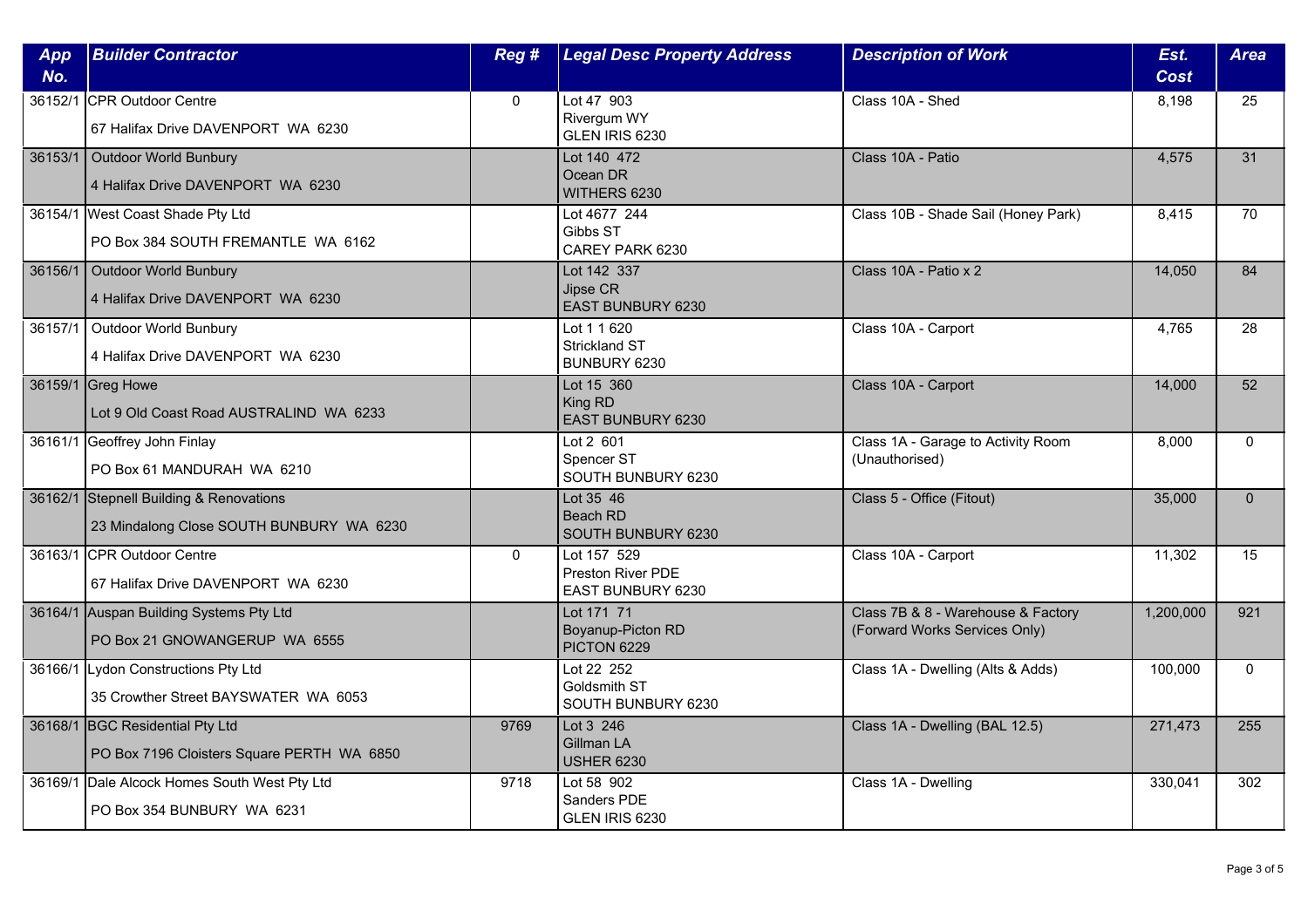| App<br>No. | <b>Builder Contractor</b>                                                                         | Reg # | <b>Legal Desc Property Address</b>                       | <b>Description of Work</b>                             | Est.<br>Cost | <b>Area</b>  |
|------------|---------------------------------------------------------------------------------------------------|-------|----------------------------------------------------------|--------------------------------------------------------|--------------|--------------|
|            | 36171/1 Shannon Louise Panter<br>1 Beverley Place GLEN IRIS WA 6230                               |       | Lot 9 56<br><b>Beverley PL</b><br>GLEN IRIS 6230         | Class 10A - Shed                                       | 10,000       | 54           |
|            | 36173/1 TKL Contractors Pty Ltd<br>PO Box 6378 SOUTH BUNBURY WA 6230                              |       | Lot 81 370<br>Latreille RD<br>SOUTH BUNBURY 6230         | Class 10A - Patio                                      | 9,000        | 64           |
|            | 36174/1 Vicki Eyal<br>5 Shaw Close WITHERS WA 6230                                                |       | Lot 355 584<br>Shaw CL<br>WITHERS 6230                   | Class 10A - Patio                                      | 8,000        | 39           |
|            | 36176/1 Patrick Francis Drummond<br>16 San Marco Promenade PELICAN POINT WA<br>6230               |       | Lot 180 573<br>San Marco PRM<br>PELICAN POINT 6230       | Class 10B - Fence (Unauthorised)                       | 8,800        | $\Omega$     |
|            | 36177/1 South West Affordable Patios<br>Po Box 1312 BUNBURY WA 6230                               |       | Lot 72 154<br>Crews CT<br>WITHERS 6230                   | Class 10A - Patio                                      | 5.800        | $\Omega$     |
| 36178/1    | South West Affordable Patios<br>Po Box 1312 BUNBURY WA 6230                                       |       | Lot 7 443<br>Moorland AV<br>GLEN IRIS 6230               | Class 10A - Patio                                      | 4,470        | $\Omega$     |
| 36179/1    | South West Affordable Patios<br>Po Box 1312 BUNBURY WA 6230                                       |       | Lot 316 250<br>Glover ST<br>WITHERS 6230                 | Class 10A - Patio                                      | 2,175        | $\mathbf{0}$ |
|            | 36181/1 Coast Enterprises Pty Ltd T/A Challis Builders<br>5/29 Bonnefoi Boulevard BUNBURY WA 6230 | 10943 | Lot 247 648<br><b>Timperley RD</b><br>SOUTH BUNBURY 6230 | Class 1B - Dwelling Units x 3 (Salvo's<br>Tiny Houses) | 231,000      | $\mathbf{0}$ |
|            | 36182/1 Christopher John Griffin<br>46 Dunstan Street SOUTH BUNBURY WA 6230                       |       | Lot 296 187<br>Dunstan ST<br>SOUTH BUNBURY 6230          | Class 1A - Dwelling (Alts & Adds)                      | 16,000       | $\Omega$     |
|            | 36183/1 Benjamin Leon Belingheri<br>29 Minninup Road SOUTH BUNBURY WA 6230                        |       | Lot 36 431<br>Minninup RD<br>SOUTH BUNBURY 6230          | Class 10A - Garage                                     | 19,000       | 48           |
|            | 36184/1 Outdoor World Bunbury<br>4 Halifax Drive DAVENPORT WA 6230                                |       | Lot 352 152<br>Craven CT<br>WITHERS 6230                 | Class 10A - Patio                                      | 2,180        | $\mathbf{0}$ |
|            | 36185/1 Dale Alcock Homes South West Pty Ltd<br>PO Box 354 BUNBURY WA 6231                        | 9718  | Lot 1 440<br>Montgomery RD<br>SOUTH BUNBURY 6230         | Class 1A - Dwelling                                    | 304,048      | 305          |
|            | 36202/2 Civilcon WA Pty Ltd<br>6 Wimbridge Road PICTON WA 6229                                    | 11204 | Lot 101 511<br>Picton RD<br>EAST BUNBURY 6230            | Class 10A - Awning                                     | 22,000       | $\mathbf{0}$ |